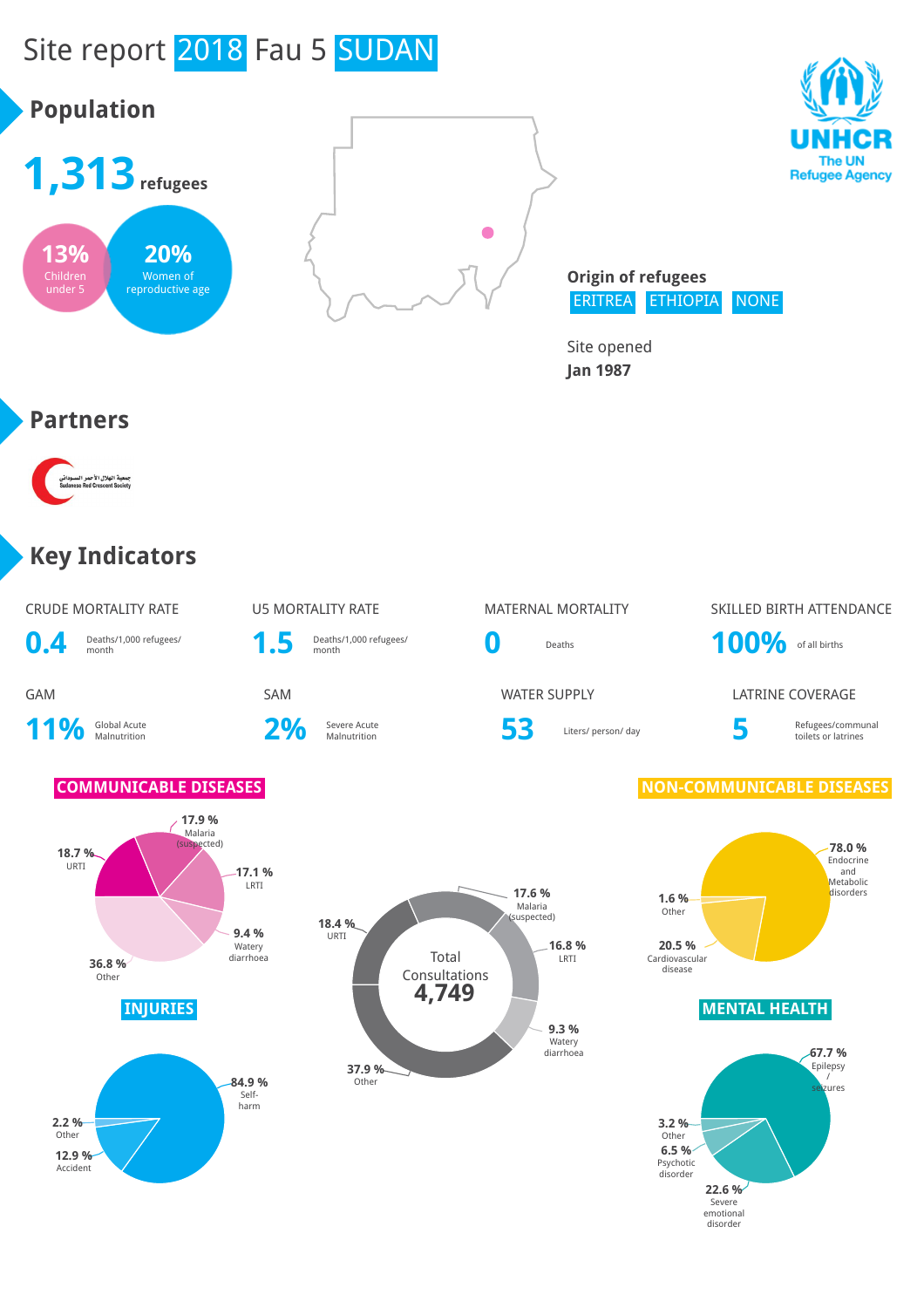#### **Public Health**

| <b>HEALTH STAFFING</b>                                      | <b>INDICATOR</b> | <b>STANDARD</b> |           | <b>MORBIDITY</b>                                 | <b>INDICATOR</b> | <b>STANDARD</b> |   |
|-------------------------------------------------------------|------------------|-----------------|-----------|--------------------------------------------------|------------------|-----------------|---|
| Number of medical doctors                                   |                  | 1: 50,000       | $\bullet$ | Incidence of malaria among children under        | $\overline{2}$   |                 |   |
| Number of qualified nurses                                  |                  | 1:10,000        | $\bullet$ | Incidence of watery diarrhoea among              | 125              |                 |   |
| Number of community health workers                          |                  | 1:1,000         | $\bullet$ | children under 5                                 |                  |                 |   |
| <b>ACCESS AND UTILIZATION</b>                               | <b>INDICATOR</b> | <b>STANDARD</b> |           | Incidence of pneumonia among children<br>under 5 | 234              |                 |   |
| Consultations per trained clinician per day                 | 16               | < 50            | ◉         | Incidence of pneumonia among over 5              | 51               |                 |   |
| Health utilisation rate (new visits / refugee /             | 3.2              | $1 - 4$         | ◙         | Tuberculosis success rate                        |                  | < 90%           |   |
| year)<br>Proportion of host population consultations        | 64%              |                 |           | Were any MDR/X-TB cases diagnosed among<br>PoCs? |                  | <b>No</b>       |   |
| <b>MORTALITY</b>                                            | <b>INDICATOR</b> | <b>STANDARD</b> |           | VACCINATION                                      | <b>INDICATOR</b> | <b>STANDARD</b> |   |
| <b>Crude Mortality Rate</b><br>(CMR) (/1000/month)          | 0.4              | < 0.75          | Ø         | Full vaccination coverage                        | 34%              | < 95%           | Ø |
| <b>Under-five Mortality Rate</b><br>(U5MR) (/1000/month)    | 1.5              | < 1.5           | Ø         | Measles vaccination coverage                     | 34%              | < 95%           | Ø |
| <b>Infant Mortality Rate</b><br>(IMR) (/1000 livebirths)    | 33.3             | < 30            | Δ         | Source of vaccination data                       |                  |                 |   |
| <b>Neonatal Mortality Rate</b><br>(NNMR) (/1000 livebirths) | $\bf{0}$         | < 20            | $\bullet$ | IN-PATIENT DEPARTMENT (IPD)                      | <b>INDICATOR</b> | <b>STANDARD</b> |   |
| <b>OUTBREAK ALERT AND RESPONSE</b>                          | <b>INDICATOR</b> | <b>STANDARD</b> |           | Average length of stay (days)                    | 2.2              |                 |   |
| Proportion of outbreaks investigated within 48<br>hours     |                  | 100%            |           | Case fatality rate                               | 0.0              |                 |   |
| Number of outbreaks reported                                | $\bf{0}$         |                 |           | Hospitalisation rate                             | 265.0            | $50 - 150$      |   |

## **Reproductive Health**

| <b>ANTENATAL CARE</b>                                                                     | <b>INDICATOR</b> | <b>STANDARD</b> |               | <b>FAMILY PLANNING</b>                                                      | <b>INDICATOR</b> | <b>STANDARD</b> |   |
|-------------------------------------------------------------------------------------------|------------------|-----------------|---------------|-----------------------------------------------------------------------------|------------------|-----------------|---|
| Antenatal care coverage                                                                   | 94%              | > 90%           |               | Contraceptive prevalence rate                                               | 0%               | $\geq 30\%$     | ⊠ |
| Coverage of antenatal tetanus vaccination                                                 | 94%              | >95%            |               | Source of contraceptive prevalence data                                     |                  |                 |   |
| <b>DELIVERY CARE</b>                                                                      | <b>INDICATOR</b> | <b>STANDARD</b> |               | SEXUAL AND GENDER-BASED VIOLENCE (SGBV)                                     | <b>INDICATOR</b> | <b>STANDARD</b> |   |
| Proportion of births attended by skilled<br>personnel                                     | 100%             | $\geq 90\%$     | $\bm{\omega}$ | Total number of reported rapes                                              | $\mathbf{0}$     |                 |   |
| Proportion of births conducted by caesarean<br>section                                    | 0%               | $5 - 15%$       | ظ             | Proportion of eligible rape survivors provided<br>with PEP within 72 hours  |                  | 100%            |   |
| Proportion of newborn infants with low birth<br>weight (<2500 gs) (weighed within 72 hrs) | 0%               | < 15%           |               | Proportion of eligible rape survivors provided<br>with ECP within 120 hours |                  | 100%            |   |
| Proportion of teenage pregnancies                                                         | 3%               |                 |               | SEXUALLY TRANSMITTED INFECTIONS (STIS)                                      | <b>INDICATOR</b> | <b>STANDARD</b> |   |
| Still birth rate (/ 1000 total births / month)                                            | $\Omega$         |                 |               | Number of genital ulcer diseases                                            | $\overline{2}$   |                 |   |
| Number of maternal deaths                                                                 | $\mathbf{0}$     |                 |               | Number of Pelvic Inflammatory diseases                                      | $\Omega$         |                 |   |
| Proportion of maternal deaths investigated<br>within 48 hours                             |                  | 100%            |               |                                                                             |                  |                 |   |